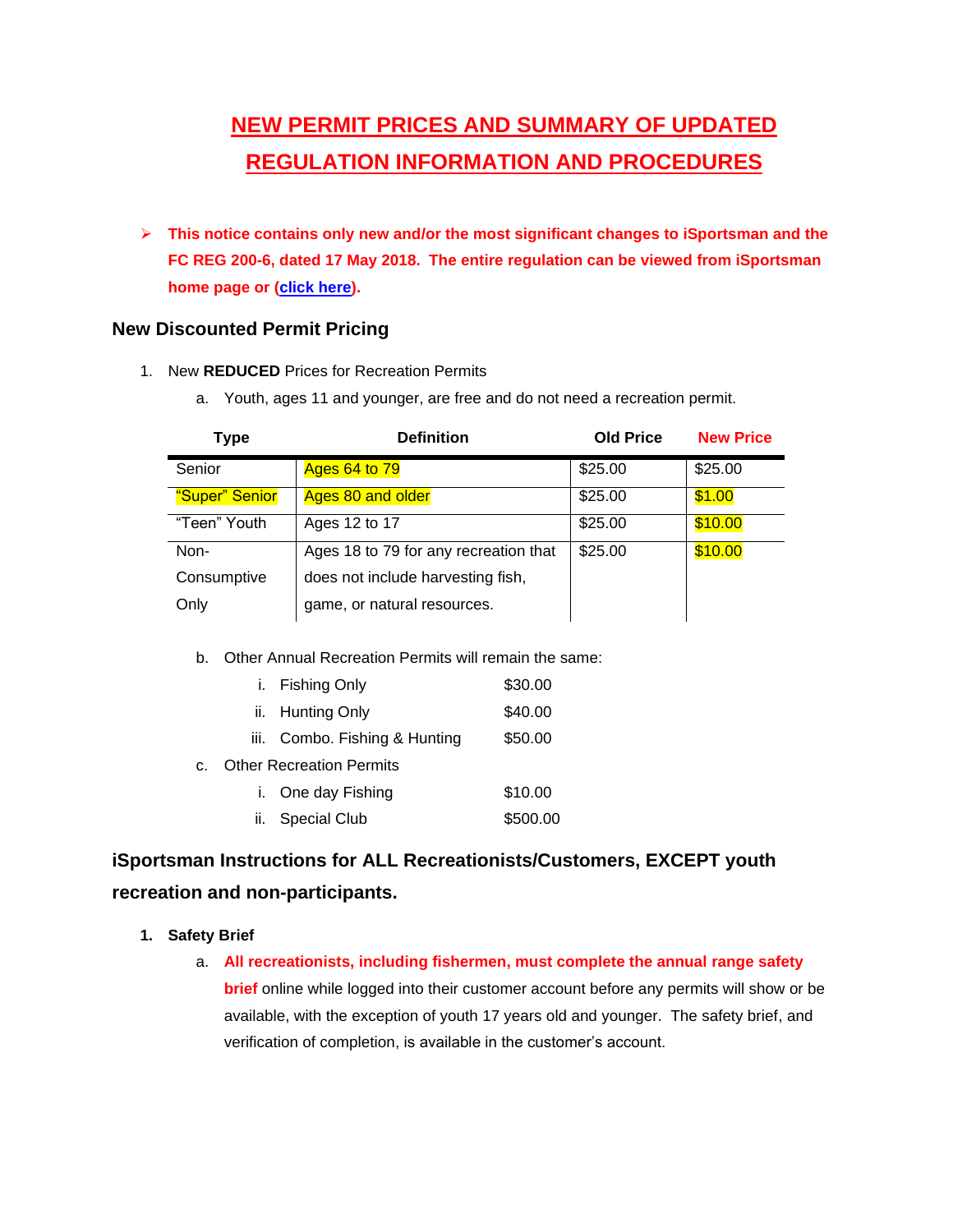#### **2. Recreation Permit**

- a. A customer may purchase a recreation permit **while logged into their account** online at [https://fortcarson.isportsman.net/.](https://fortcarson.isportsman.net/)
- b. A customer must possess a paper **or electronic copy** of his/her permit while engaged in recreation activities. If the permit cannot be printed, then an electronic copy of the permit must be saved on the customer's smart phone. The electronic copy of the permit will need to be readily available to show Conservation Law Enforcement Officers (CLEOs) if they ask to see it. For those customers who need to obtain access to Fort Carson through the Visitor Control Center (VCC) for the 120-day pass: the electronic copy of the recreation permit is allowed as proof of permit at the VCC.

#### **3. Downrange Pass**

- a. A downrange pass is required to recreate in the Wildlife Demonstration Area (WDA) and Bird Farm Areas. The Bird Farm Area **may be open for hunting when allowed by the DPW, as posted in iSportsman**. The WDA may be combined with Training Area 8 for hunting, as posted in iSportsman.
- b. Customers obtaining a pass online must print a copy of the pass. **If unable to print a downrange pass** when checking-in (e.g., **using a mobile device), the customer must provide a legible hand-written paper pass.** The electronic copy of the downrange pass will need to be readily available to show CLEOs if they ask to see it.
- c. Hand-written paper passes must include the customer's name, permit number, the date, and training area or block the customer is checked into, except PCMS, which does not have blocks. A hand-written downrange pass can only be used after the customer has successfully completed the check in procedure on the iSportsman website and does not have access to a printer.
- d. All passes (printed or hand written) must still be placed on the vehicle dashboard and readable from outside the vehicle.

# **Youth Recreation (hunting/fishing) Regulations and Procedures**

- 1. Youth of any age possessing a hunter education certificate can hunt small game and waterfowl. Youth that are hunting big game must be conducted in accordance with (IAW) Colorado Parks and Wildlife (CPW) regulation, including age limitations. Any youth hunting on FC must be IAW CPW regulations.
- 2. Youth under 18 years of age, recreating on FC, must be accompanied by a mentor. A mentor must be 18 years of age or older. The mentor does not have to hunt, but must meet state requirements for mentoring and meet all requirements to recreate downrange on FC. The mentor must have an applicable valid FC recreation permit (e.g., non-consumptive, fishing, hunting, etc.).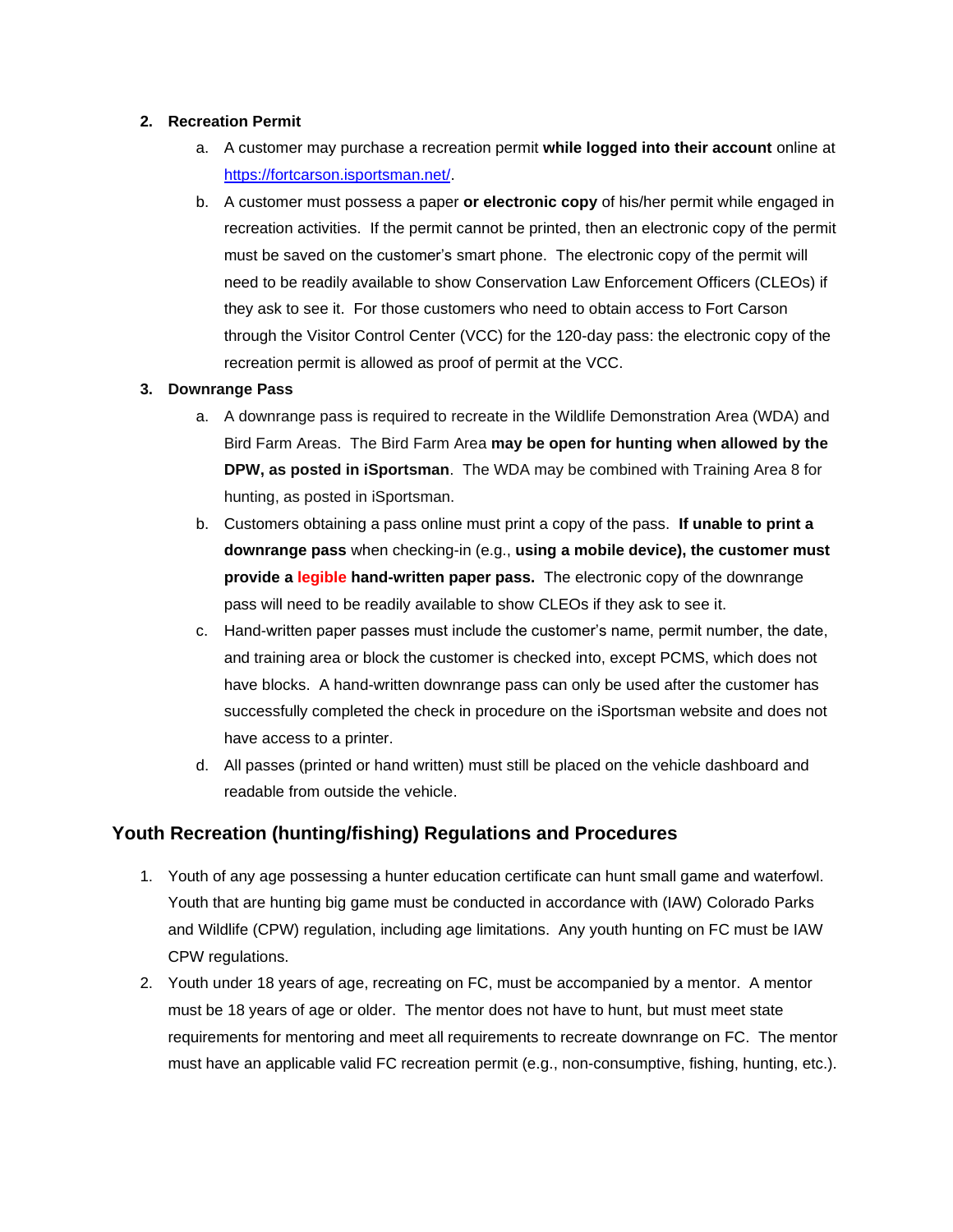- **3. Mentors and youth recreationists must be within 50 feet of each other at all times while downrange. The mentor is fully responsible for youth with him/her.**
- 4. Mentors must display a paper on the dashboard of the vehicle stating the names of all youth he/she are responsible for when downrange, regardless if youth has a downrange pass.

#### **5. Safety Brief**

a. Youth, 17 years of age and younger, are not required to take the annual downrange safety brief. All mentors are required to take the annual downrange safety brief, and must ensure that youth who accompany them downrange adhere to the rules and guidelines specified in the downrange safety brief.

#### **6. Recreation Permit**

a. Youth who are 11 years of age and younger do not need a recreation permit, but youth 12 to 17 years of age are required to have a youth recreation permit. The youth (or mentor) is required to create an account on iSportsman with the youth's information. From the youth's iSportsman account, a youth recreation permit can be purchased. Mentors need to have a permit that is applicable to the recreation they will be conducting. In other words, the mentors permit can be any permit type (e.g., non-consumptive, fishing only, or hunting only, etc.).

#### **7. Hold Harmless Agreement**

a. A legal guardian or mentor must read and agree to the Hold Harmless Agreement for a youth 17 years old and younger when escorting them onto FC to recreate. The Hold Harmless Agreement will be presented electronically through iSportsman when creating account, purchasing permits, and when getting downrange passes.

#### **8. Downrange Pass**

a. Youth, 17 years of age and younger, are not required to obtain a downrange pass. Mentors escorting youth downrange are required to obtain a daily downrange pass. Mentors are required to write the names of any youth that accompany them on the downrange pass.

#### **9. Recording Harvests**

a. **Mentors will record youth harvests under their account upon check-out.** At the end of the harvest report the iSportsman will ask, "Did an accompanying youth hunter harvest this animal?" If you select yes, the mentor will be prompted to enter the youth's name and age. If the mentor harvested an animal in addition to the youth harvest, the iSportsman will ask upon completion of recording a harvest, if there are more animals or species harvested and you will select, "Yes." Information is required to be reported upon check-out of all species harvested by the mentor and all youth accompanying the mentor. (NOTE: Only Fort Carson biologists use this data, not CPW, so it is ok to have multiple big game harvests recorded).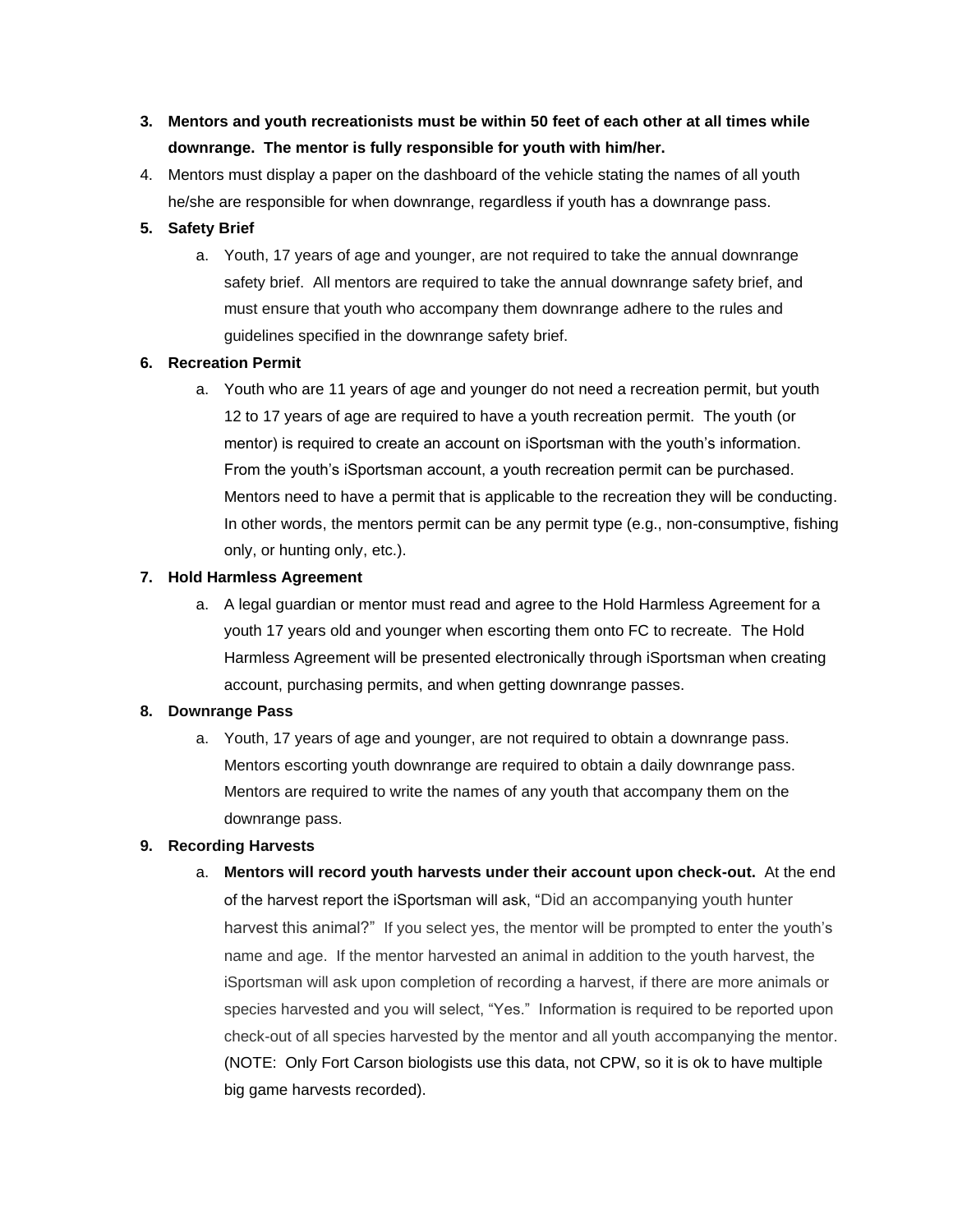# **Non-Participant Regulations and Procedures (Adult &Youth)**

- 1. A maximum of two non-participants are allowed to accompany a permit holder.
- 2. A non-participant is a person who is **NOT** recreating in any manner. The non-participant is only allowed to be with the permit holder (i.e., sitting, walking, or assisting in game retrieval along-side the permit holder). A non-participant is **NOT** allowed to assist in hunting, fishing, or any other form of recreation while accompanying the permit holder.

#### **3. Youth Non-Participants (those younger than 18 years of age)**

- a. Do NOT need to Register on iSportsman
- b. Do NOT need to complete the annual downrange safety brief. But, the mentor is required to complete the annual downrange safety brief and is responsible for ensuring the youth abides by the safety brief conditions.
- c. Do NOT need to sign the hold harmless agreement. Again, the mentor is required to complete the hold harmless agreement and is responsible for ensuring the youth abides by stipulations outlined in the hold harmless agreement.
- d. Do NOT check-in/get a downrange pass. The same rules requiring a mentor for youth non-participant as for youth recreation. The mentor is responsible for the youth at all time while on Fort Carson. The mentor is required to enter the youth's name on the paper downrange pass that is place on the vehicle dashboard.

#### **4. Adult Non-Participants (those 18 years of age and older)**

#### **a. Register**

**i.** Before going downrange, an adult non-participant is required to register on iSportsman website, which creates an account.

#### **b. Safety Brief**

i. Non-participants must first complete the annual downrange safety brief, before going downrange. The safety brief will need to be completed once a year.

#### **c. Recreation Permit**

- i. Non-participants are not required to purchase a permit, but must be accompanied by a permit holder who is 18 years of age or older. If recreating downrange, each permit holder is limited to two non-participants.
- ii. Individuals who are not fishing, boating, hunting, or dog training, and who accompany a permit holder at Womack, Townsend, Haymes, West Haymes, and Northside reservoirs, do not need to purchase a permit. Customers must have a permit to recreate in the Bird Farm Area and the WDA.
- **d. Hold Harmless Agreement**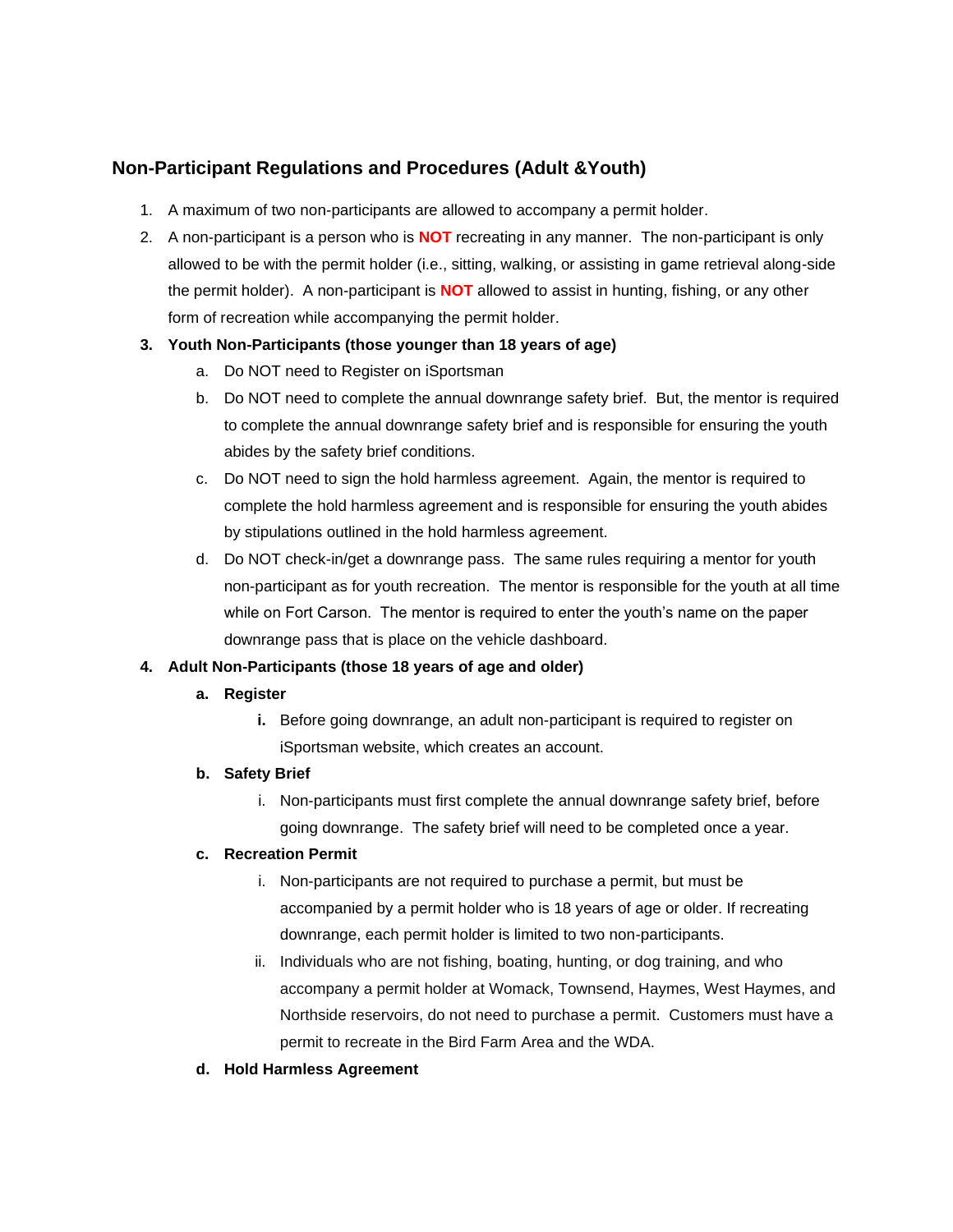i. Individuals possessing a recreation and/or wood collection permit, mentors, nonparticipants, and individuals recreating under the provisions of a special use permit who are going downrange are required to read and agree to the Hold Harmless Agreement on the iSportsman website. The Hold Harmless Agreement will be presented when the non-participant registers and creates an account on iSportsman.

#### **e. Downrange Pass**

i. Non-participants are not required to get a downrange pass, but are only allowed downrange with a customer, age 18 or older, who has a valid downrange pass. A customer with a valid downrange pass is only allowed a maximum of two nonparticipants with them at a time, and are required to write the names of nonparticipants on their downrange pass. **Non-participants must be within 50 feet of the permit holder they are accompanying at all times while downrange.**

# **Fort Carson Installation Access (per Security-Directorate of Emergency Services)**

- **1. Rules for Installation Access** have not changed for those with a valid annual Fort Carson Recreation permit. See Access page on iSportsman website for more information.
- **2. Electronically Saved Recreation Permit** is allowed for those who have purchased a valid Fort Carson Recreation permit. If possible, print out a copy of your Recreation permit and have it with you when you go to the Visitor Control Center (VCC) or down range. However, if you are not able to print a copy of your permit, you will need to save it to your smart phone to show when requesting daily or 120-day access to Fort Carson at the VCC.

#### **3. Those With No Recreation Permit**

- **a.** Any non-participant or those without a valid recreation permit who are part of a camping group, and those who do not have a DoD identification card will need to go to the VCC and follow the same procedures as outlined on the iSportsman Access page. Furthermore, anyone who does not have a DoD ID card and does not have a valid annual Fort Carson Recreation permit will only be given DAILY/ 24 hour access to Fort Carson.
- **b.** In accordance with Army and IMCOM regulation and Operation Orders, personnel who are issued temporary installation access credentials are not authorized to escort other non-DoD ID card holders. Additionally, they cannot sponsor another DoD ID card holder for extended access. Such guests need to meet one of the following for extended installation access requirements:
	- **i.** A DoD sponsor who will sign the FC form 2036 and sponsor them on the installation for extended access.
	- **ii.** Have a valid annual iSportsman Recreation permit for a 120-day access or until 31 March.